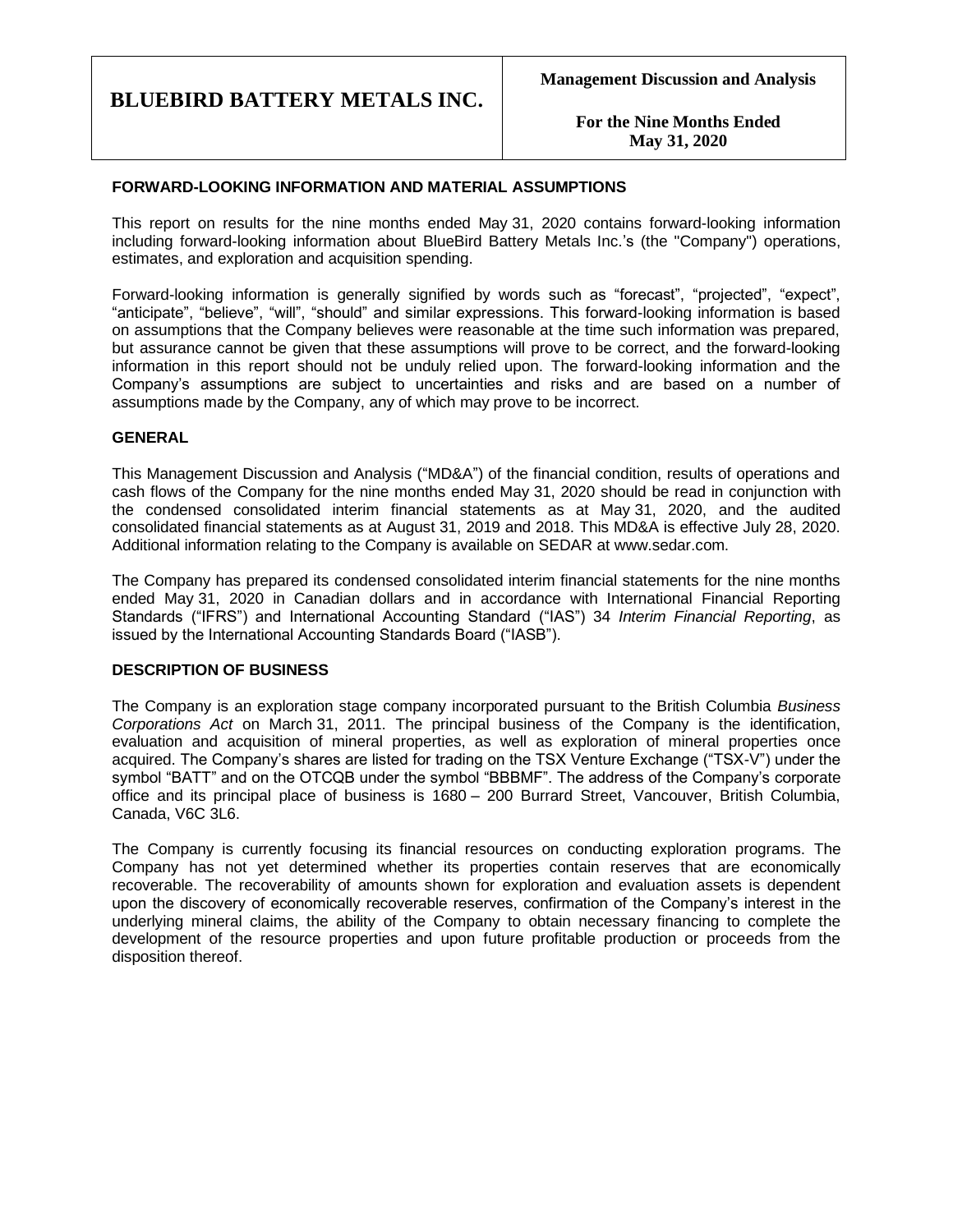**For the Nine Months Ended May 31, 2020**

# **EXPLORATION AND EVALUATION ASSETS**

Total costs incurred on exploration and evaluation assets are summarized as follows:

|                                                |                  |                      | Atikwa Lake /     |              |                 |
|------------------------------------------------|------------------|----------------------|-------------------|--------------|-----------------|
|                                                | <b>Canegrass</b> | <b>Ashburton</b>     | Maybrun           | <b>Batt</b>  |                 |
|                                                | <b>Property</b>  | <b>Property</b>      | <b>Properties</b> | Property     | <b>Total</b>    |
| <b>Acquisition Costs</b>                       |                  |                      |                   |              |                 |
| Balance, August 31, 2018                       | \$<br>995,707    | \$<br>25,000         | \$<br>710,284     | 92,500       | \$<br>1,823,491 |
| Acquisition and option payments (shares)       | 553,125          | 514,594              |                   |              | 1,067,719       |
| Claim costs                                    |                  | 85,474               | 1,209             |              | 86,683          |
| Impairment                                     |                  | (625,068)            | (640,000)         | (92, 500)    | (1, 357, 568)   |
| Balance, August 31, 2019                       | 1,548,832        |                      | 71,493            |              | 1,620,325       |
| Acquisition and option payments (shares)       | 131,250          | 175,000              |                   |              | 306,250         |
| Impairment                                     |                  | (175,000)            |                   |              | (175,000)       |
| Sale of exploration and evaluation assets      |                  |                      | (71, 493)         |              | (71, 493)       |
| <b>Balance, May 31, 2020</b>                   | \$<br>1,680,082  | \$                   | \$                | \$           | \$<br>1,680,082 |
| <b>Deferred Exploration Expenditures</b>       |                  |                      |                   |              |                 |
| Balance, August 31, 2018                       | \$<br>274,893    | \$<br>8,020          | \$<br>258,768     | \$<br>48,629 | \$<br>590,310   |
| Camp and other (recovery)                      | 151              |                      | (2,970)           |              | (2,819)         |
| <b>Drilling</b>                                | 243,531          |                      |                   |              | 243,531         |
| Geological (recovery)                          | 75.060           | 3,050                | (6, 100)          | 21,657       | 93,667          |
| Geophysics                                     | 118,382          |                      |                   |              | 118,382         |
| Impairment                                     |                  | (10,682)             | (1,000)           | (70, 286)    | (81,968)        |
| Currency translation difference                | (10, 208)        | (388)                |                   |              | (10, 596)       |
| Balance, August 31, 2019                       | 701,809          |                      | 248,698           |              | 950,507         |
| <b>Drilling</b>                                | 6,928            |                      |                   |              | 6,928           |
| Geological                                     | 278,845          |                      |                   |              | 278,845         |
| Sale of exploration and evaluation assets      |                  |                      | (248, 698)        |              | (248, 698)      |
| Currency translation difference                | 15,220           |                      |                   |              | 15,220          |
| <b>Balance, May 31, 2020</b>                   | 1,002,802        | \$                   | \$                | \$           | \$<br>1,002,802 |
| <b>Total Exploration and Evaluation Assets</b> |                  |                      |                   |              |                 |
| Balance, August 31, 2019                       | 2,250,641        | \$                   | \$<br>320,191     | \$           | \$<br>2,570,832 |
| <b>Balance, May 31, 2020</b>                   | \$<br>2,682,884  | \$<br>$\blacksquare$ | \$                | \$           | \$<br>2,682,884 |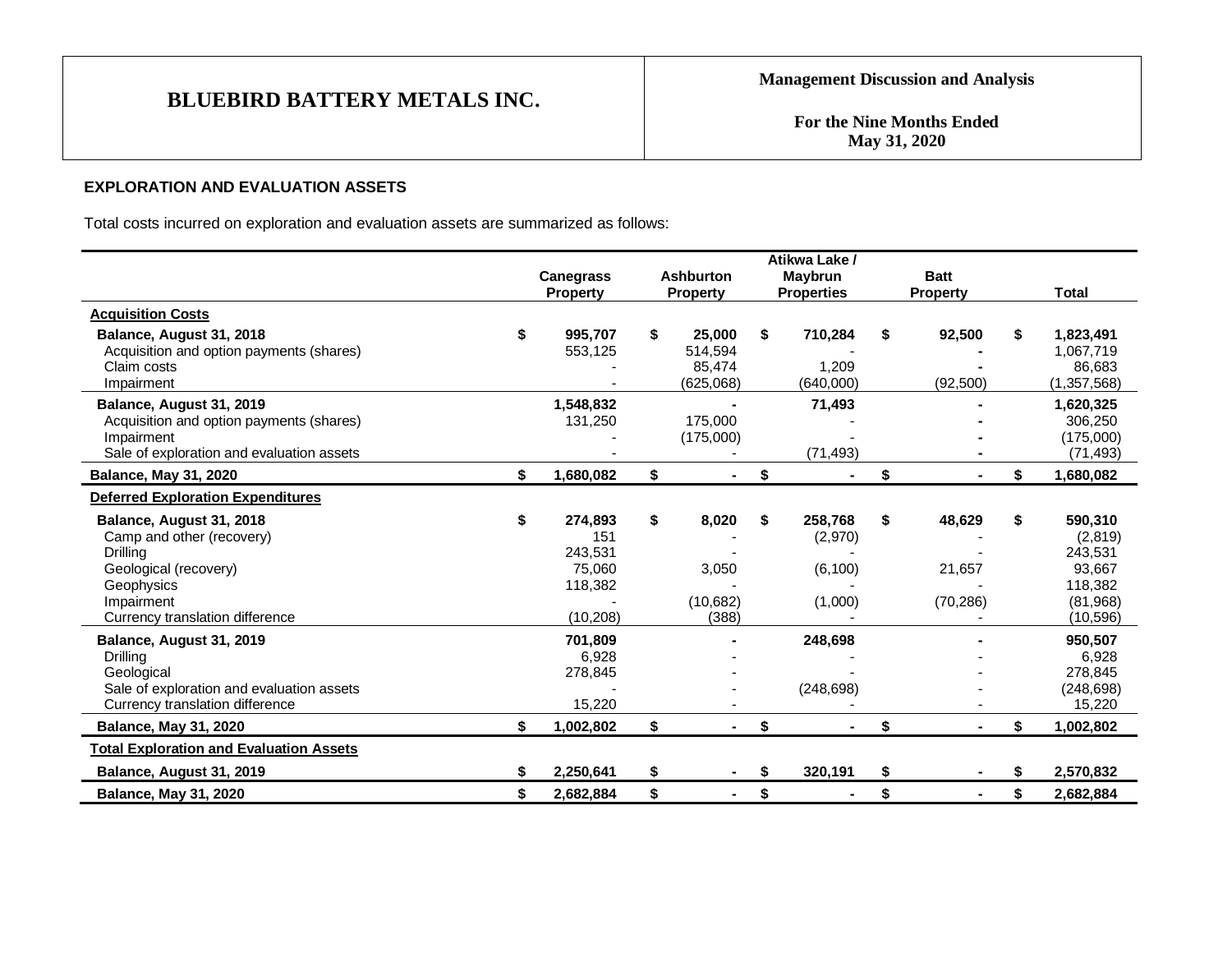**For the Nine Months Ended May 31, 2020**

## **Canegrass Property**

On March 15, 2018, the Company entered into an option agreement with Trafalgar Resources Pty. Ltd. ("Trafalgar") to acquire a 100% interest in the Canegrass Property, located in the Mount Magnet region of Western Australia.

In consideration, the Company must make payments as follows:

- Cash payment of \$25,000 (paid) and issuance of 3,000,000 common shares of the Company (issued) upon approval by the TSX-V (approval received on March 21, 2018);
- Issuance of an additional 1,875,000 common shares of the Company on or before March 21, 2019 (issued and valued at \$553,125); and
- Issuance of an additional 1,875,000 common shares of the Company on or before March 21, 2020 (issued and valued at \$131,250).

The Company must also incur exploration expenditures as follows:

- \$500,000 on or before March 21, 2019 (incurred);
- An additional \$500,000 on or before March 21, 2020 (incurred); and
- An additional \$500,000 on or before March 21, 2021.

A finder's fee of 261,058 shares (issued and valued at \$75,707) was paid in relation to the agreement. Subject to further TSX-V approval, a discovery bonus of 1,500,000 common shares of the Company will be issued in the event of discovery of a copper/cobalt equivalent resource of 250,000 ounces or greater on the Canegrass Property.

The Company also paid a \$25,000 letter of intent ("LOI") fee to Trafalgar during the year ended August 31, 2018.

### Phase One Exploration Program

On August 7, 2018, the Company reported the results of surface rock chips collected at VTEM-08 during the cultural survey of the planned drill sites, returning anomalous vanadium, titanium and iron values. The results fell within a broad, elongate,  $V_2O_5$  surface anomaly defined by historical rock chip samples (refer to the press release dated August 7, 2018).

On October 23, 2018, the Company announced results for five reverse circulation holes drilled near VTEM-08. The holes were drilled on one section and spaced 80 metres between holes. The initial hole on the section BBRC001 targeted the VTEM-08 anomaly to evaluate for potential magmatic nickel, copper sulphide mineralization. The remaining four holes on the section targeted a broad, elongate, coincident rock geochemical surface anomaly (vanadium) and magnetic anomaly measuring 4,500 metres by 500 metres. Significant assay results were as follows:

| Hole ID   | <b>From</b><br>(m) | To<br>(m) | Interval $(1)$<br>(m) | V <sub>2</sub> O <sub>5</sub><br>(%) |
|-----------|--------------------|-----------|-----------------------|--------------------------------------|
| BBRC001   | 0.00               | 102.00    | 102.00                | 0.36                                 |
| including | 35.00              | 55.00     | 20.00                 | 0.49                                 |
| and       | 64.00              | 81.00     | 17.00                 | 0.78                                 |
| including | 72.00              | 80.00     | 8.00                  | 1.03                                 |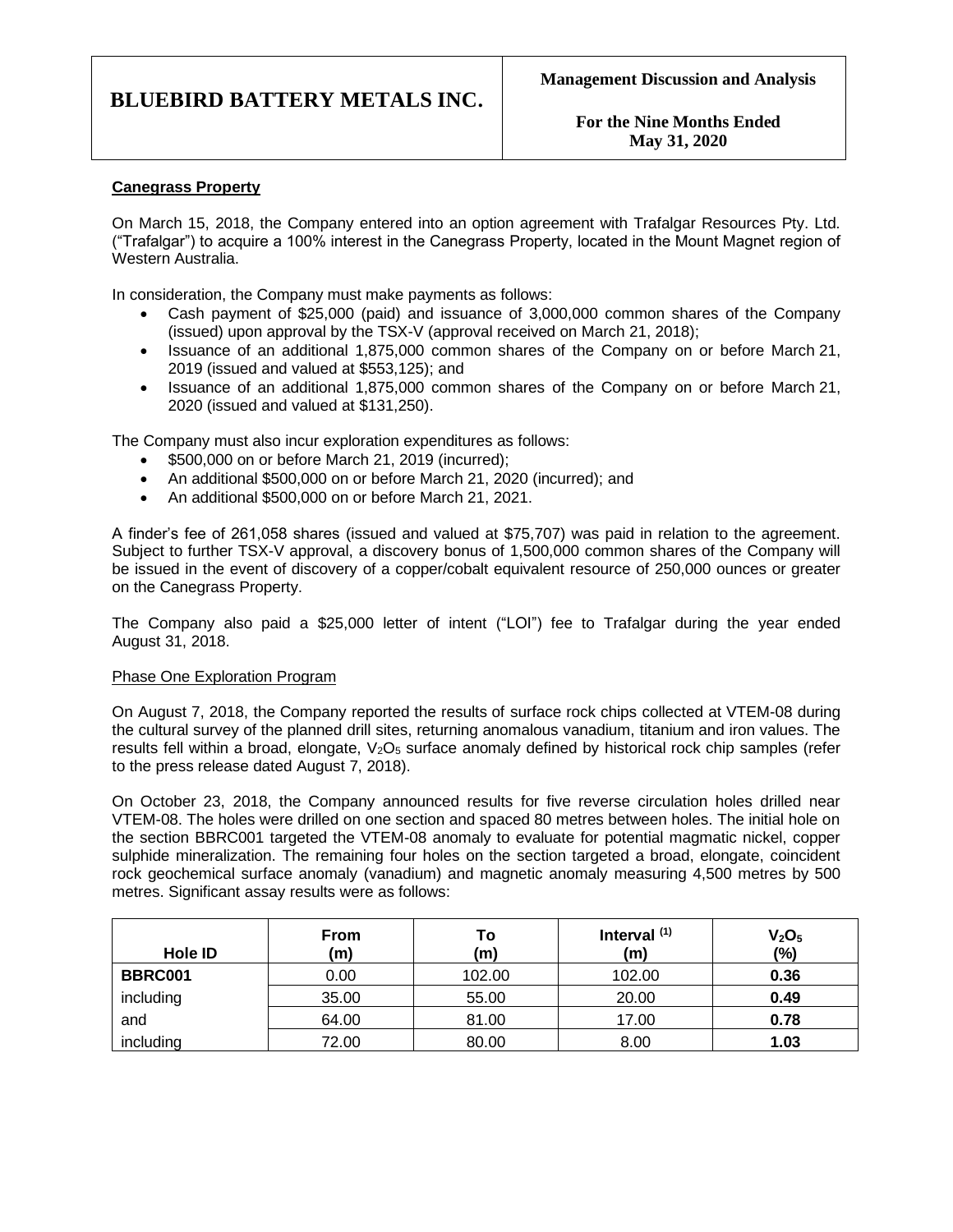**Management Discussion and Analysis**

**For the Nine Months Ended May 31, 2020**

| <b>Hole ID</b> | <b>From</b><br>(m) | To<br>(m) | Interval $(1)$<br>(m) | V <sub>2</sub> O <sub>5</sub><br>(%) |
|----------------|--------------------|-----------|-----------------------|--------------------------------------|
| BBRC002        | 0.00               | 121.00    | 121.00                | 0.31                                 |
| including      | 38.00              | 61.00     | 23.00                 | 0.46                                 |
| and            | 100.00             | 119.00    | 19.00                 | 0.53                                 |
| including      | 110.00             | 119.00    | 9.00                  | 0.68                                 |
| <b>BBRC003</b> | 0.00               | 85.00     | 85.00                 | 0.16                                 |
| including      | 32.00              | 34.00     | 2.00                  | 0.48                                 |
| <b>BBRC004</b> | 25.00              | 78.00     | 53.00                 | 0.23                                 |
| including      | 39.00              | 42.00     | 3.00                  | 0.39                                 |
| and            | 62.00              | 63.00     | 1.00                  | 0.63                                 |
| <b>BBRC005</b> | 8.00               | 63.00     | 55.00                 | 0.21                                 |
| including      | 30.00              | 38.00     | 8.00                  | 0.58                                 |
| including      | 35.00              | 38.00     | 3.00                  | 0.88                                 |

*(1) The intervals noted in the above table are measured downhole and are not true width. There is insufficient information at this time to determine the true width of the mineralized zone.*

On November 29, 2018, the Company announced results from five diamond drill holes. All holes during the Phase One drill program targeted VTEM™ anomalies. The diamond drill campaign consisted of 1,380 metres and all holes intersected anomalous Ni, Cu and Co grades, establishing a trend with a 4,500 metre strike length within the magnetite-rich gabbro-norites. Significant assay results are presented in the following table:

|                | <b>From</b> | To     | Interval $(2)$ | Ni   | Cu   | Co   |               |
|----------------|-------------|--------|----------------|------|------|------|---------------|
| Hole ID        | (m)         | (m)    | (m)            | (%)  | (%)  | (%)  | <b>Target</b> |
| BBDD001        | 142.96      | 144.66 | 1.70           | 1.20 | 0.41 | 0.10 | VTEM-06       |
| including      | 144.09      | 144.66 | 0.57           | 3.07 | 0.62 | 0.24 |               |
| <b>BBDD002</b> | 243.15      | 257.40 | 14.25          | 0.69 | 0.82 | 0.05 | CG-039        |
| including      | 250.80      | 255.70 | 4.90           | 1.33 | 1.26 | 0.10 |               |
| <b>BBDD003</b> | 225.80      | 227.00 | 1.20           | 0.48 | 0.98 | 0.06 | CG-02         |
| BBDD004        | 275.00      | 279.00 | 4.00           | 0.25 | 0.41 | 0.05 | CG-02         |
| including      | 277.85      | 279.00 | 1.15           | 0.37 | 0.70 | 0.08 |               |
| BBDD005        | 255.70      | 263.00 | 7.30           | 0.14 | 0.31 | 0.02 | CG-02         |
| including      | 256.75      | 257.15 | 0.40           | 0.50 | 1.51 | 0.06 |               |

*(2) The intervals noted in the above table are measured downhole and are not true width. There is insufficient information at this time to determine the true width of the mineralized zone.*

The technical content in this MD&A has been reviewed and approved by Wesley Hanson, P.Geo., a director of the Company and a Qualified Person pursuant to National Instrument 43-101 *Standards of Disclosure for Mineral Projects*.

The Company has planned a 2020 drill program on its Canegrass nickel-copper-cobalt project, in Western Australia. The two-phase program will consist of 18 holes (3,160 metres) of Reverse Circulation ("RC") and Diamond (Core) drilling, which will follow up on 2018 successes and begin to also test new, high priority areas.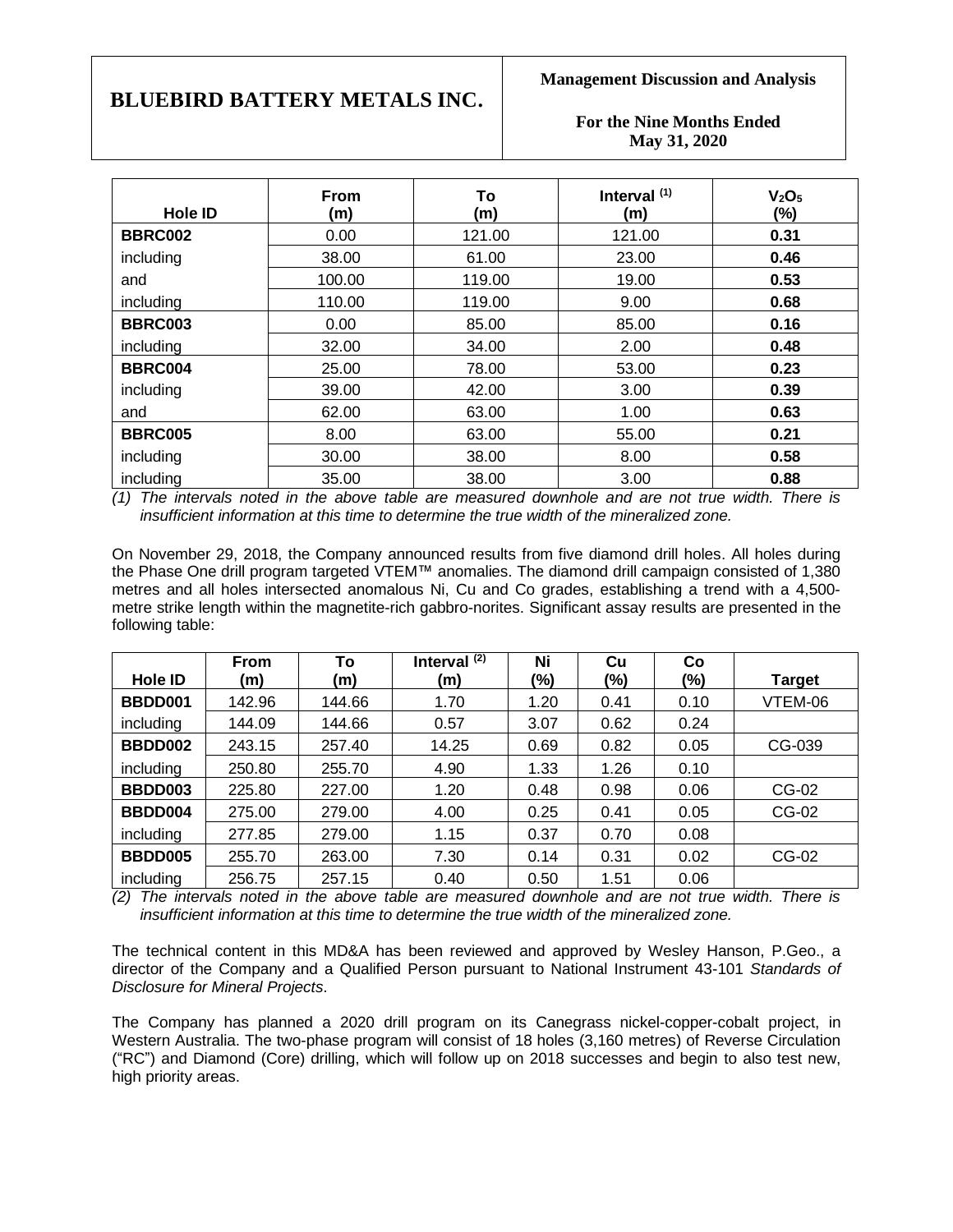**For the Nine Months Ended May 31, 2020**

The upcoming program will drill untested conductors identified in surface geophysics and continue to assess the extents of the Ni-Cu (Co) mineralization intersected in the previous campaign, including targeting off-hole anomalies.

Drilling will commence with an initial RC program testing the new anomalies. This will be followed by a diamond drilling program deepening the RC holes that will target the geophysical anomalies generated from the last campaign and any encouraging geology arising from the RC campaign. The current strike extents of each prospect is unconstrained and down dip/plunge extensions remain to be tested. In order to drill the nickel prospective conductors, the drilling at Winx will have to pass through the vanadium-rich magnetite horizons that initially attracted explorers to the area.

In addition, an EM survey may be conducted over selected areas to evaluate potential new targets.

### **Ashburton Project**

On August 8, 2018, the Company entered into an agreement to acquire a 100% interest in the Ashburton Project, located in Western Australia.

In consideration, the Company must make payments as follows:

- Issuing common shares of the Company upon completion with a volume weighted average price ("VWAP") over a 30-day period of \$750,000 (issued and valued at \$514,594 based on the trading price at the date of issuance); and
- Issuing common shares of the Company with a VWAP over a 30-day period of \$750,000 on October 9, 2019 (issued and valued at \$175,000 based on the trading price at the date of issuance).

The Company also paid a \$25,000 LOI fee to the vendor during the year ended August 31, 2018.

On February 22, 2019, the Company announced initial sampling results at the Ashburton Project. The rock chip sampling results are included in the table below:

| <b>Sample</b>   | <b>Easting</b> | <b>North</b> | Co ppm | Cu<br>ppm | Fe %  | $Mn$ % | Ni<br>ppm | <b>Zn</b><br>ppm |
|-----------------|----------------|--------------|--------|-----------|-------|--------|-----------|------------------|
| <b>CAPR042</b>  | 434,478        | 7,412,365    | 4,214  | 935       | 15.28 | 11.978 | 546       | 569              |
| CAPR024B        | 430,184        | 7,414,361    | 2,095  | 735       | 1.02  | 27.815 | 92        | 841              |
| CAPR024A        | 30,184         | 414,361      | 1,333  | 452       | 2.42  | 20.72  | 61        | 516              |
| <b>CAPR0442</b> | 488,470        | 380,690      | 924    | X         | 3.5   | 22.006 | 26        | 93               |
| 109682          | 480,684        | 386,325      | 646    | 385       | 38.6  | 5.5351 | 925       | 815              |
| <b>CAPR0437</b> | 480,925        | 385,865      | 467    | 139       | 5.37  | 4.1811 | 396       | 384              |
| <b>CAPR0461</b> | 513,000        | 7,365,230    | 247    | 35        | 43.2  | 0.4721 | 598       | 2428             |
| 109681          | 480,702        | 7,386,075    | 185    | 173       | 5.78  | 1.7243 | 47        | 57               |
| 109687          | 479,239        | 7,386,866    | 153    | 136       | 22.94 | 1.6214 | 256       | 304              |
| 109691          | 479,125        | 7,387,008    | 152    | 125       | 10.67 | 1.2949 | 135       | 158              |

The Company recorded impairment charges in the amounts of \$635,750 and \$175,000 during the year ended August 31, 2019 and nine months ended May 31, 2020, respectively. The Company retains ownership of the Ashburton Project.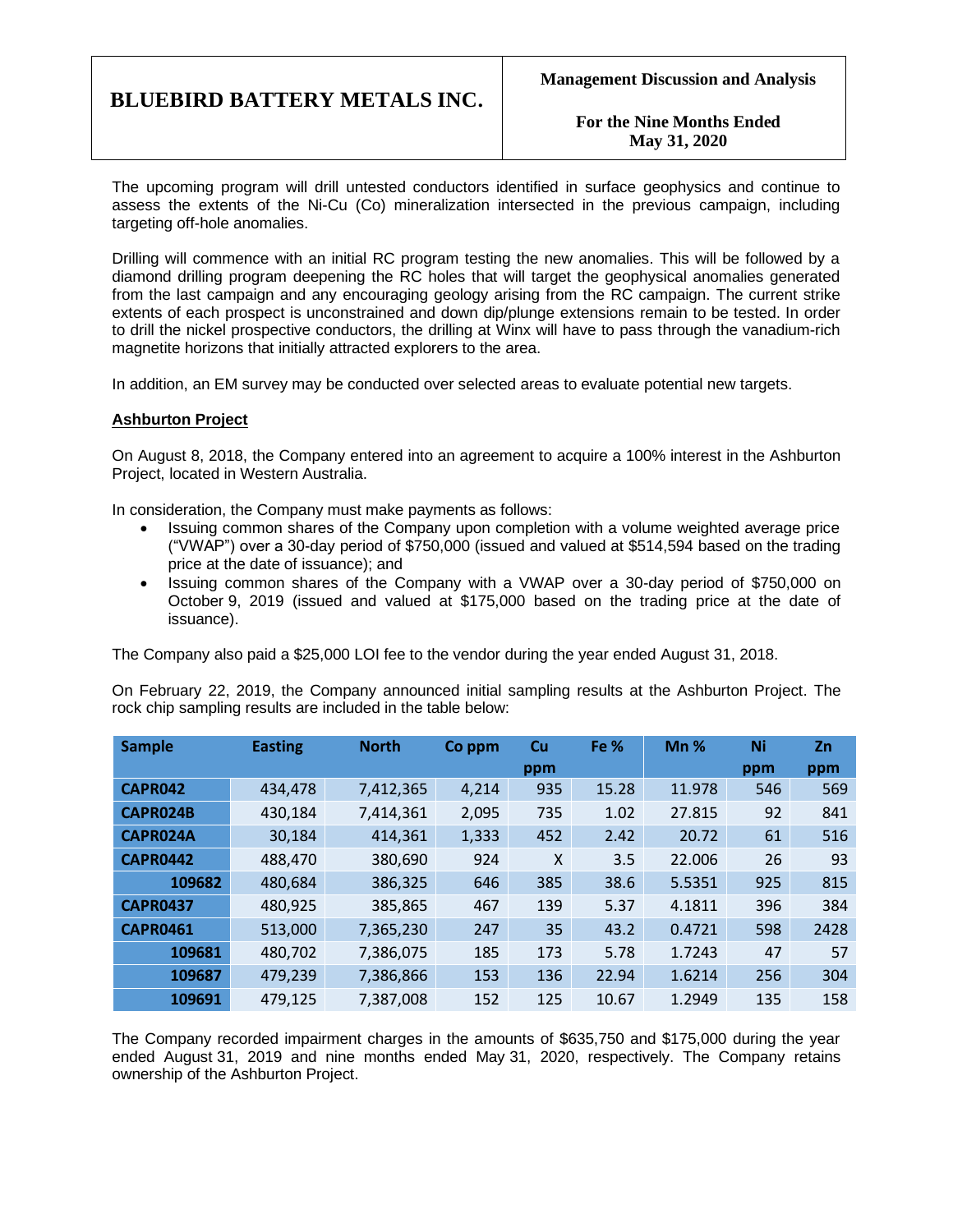**For the Nine Months Ended May 31, 2020**

## **Atikwa Lake / Maybrun Properties**

On February 4, 2016, the Company entered into an agreement to acquire a 100% undivided interest in 20 mineral claims located in Ontario. As consideration, the Company issued 75,000 common shares of the Company at a value of \$60,000.

In March 2017, an additional five claims were acquired for \$6,480.

On May 1, 2020, the Company entered into an agreement to dispose of the claims acquired in February 2016 and March 2017. In consideration, the Company received \$50,000 in cash. The Company will also conditionally receive 200,000 common shares of a public company if the purchaser of the claims enters into an amalgamation, a reverse takeover, or similar transaction with a publicly-traded company. Since the receipt of the 200,000 common shares is conditional and uncertain, no receivable has been recorded. For the nine months ended May 31, 2020, the Company recorded a loss on sale of exploration and evaluation assets of \$270,191 (2019 - \$nil).

On April 7, 2017, the Company entered into an agreement to acquire a 100% interest in the Maybrun Property located in Ontario. As consideration, the Company issued 1,200,000 common shares at a value of \$600,000 and paid \$40,000 in cash.

The vendors retained a 2% net smelter return royalty ("NSR") on the property. The Company has the option to purchase 1% of the 2% NSR (one-half) at a price of \$1,000,000.

During the year ended August 31, 2019, the Company allowed the option title claims to lapse and recorded an impairment charge in the amount of \$641,000.

### **Batt Property**

On March 26, 2018, the Company entered into an option agreement with Strategic Metals Ltd. ("Strategic") to acquire an 80% interest in the Batt Property, located in Yukon Territory. In consideration, the Company paid cash of \$25,000 and issued 250,000 common shares of the Company valued at \$67,500.

The Company must also incur exploration expenditures as follows:

- \$50,000 on or before March 31, 2019 (incurred);
- An additional \$150,000 on or before March 31, 2020; and
- An additional \$300,000 on or before March 31, 2021.

Strategic retains a 1% NSR on the property. In the case the option agreement terms are met, a joint venture ("JV") will be formed between the Company and Strategic. Should Strategic's JV participation drop below 10%, the NSR will increase to 2%. At that time, the Company may repurchase 1% (one-half) of the NSR for \$1,000,000, subject to further TSX-V approval.

During the year ended August 31, 2019, the Company did not have intentions to meet future exploration expenditure requirements and recorded an impairment charge in the amount of \$162,786.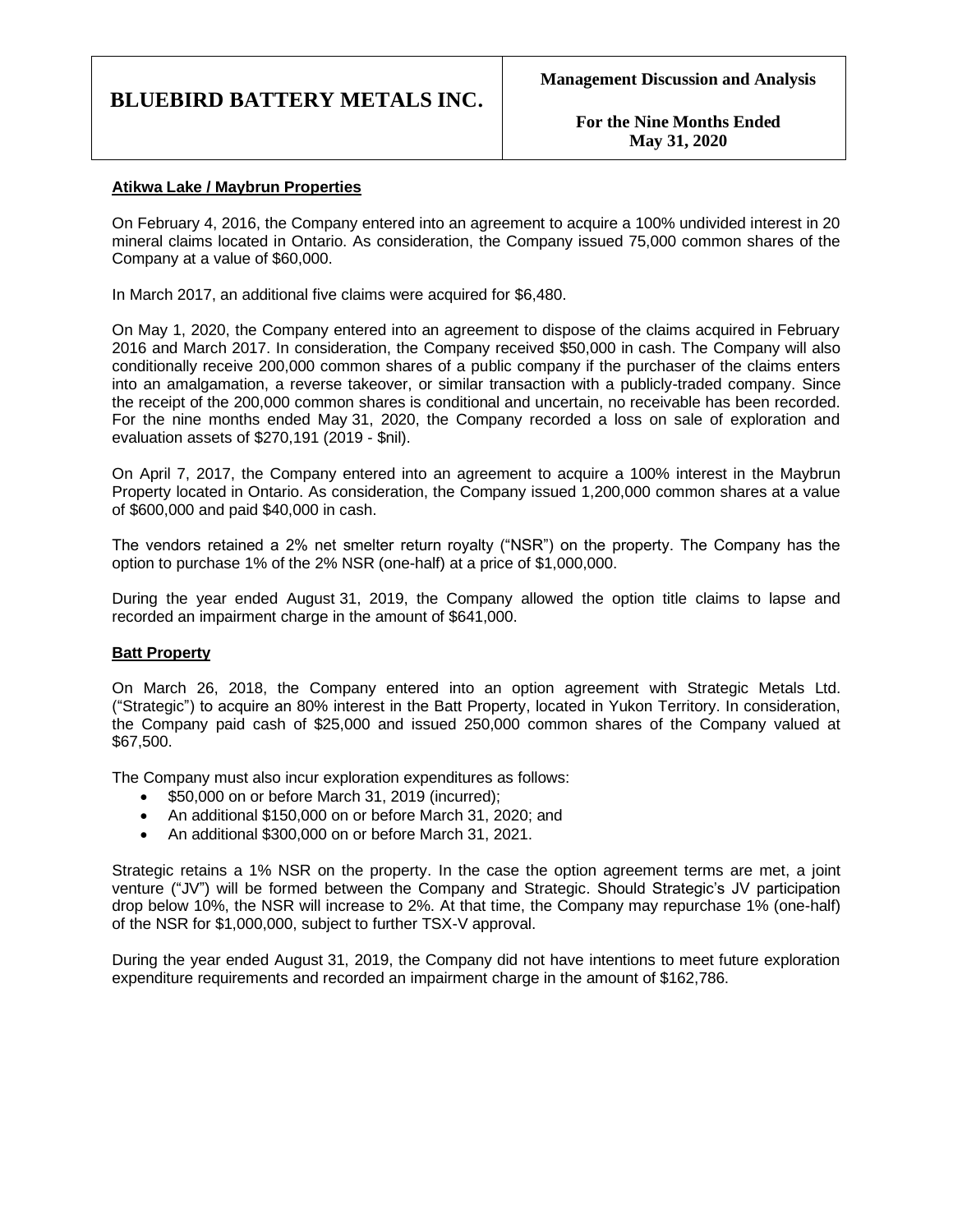**For the Nine Months Ended May 31, 2020**

### **SELECTED ANNUAL INFORMATION**

|                                         | August 31,<br>2019 | August 31,<br>2018 | August 31,<br>2017 |
|-----------------------------------------|--------------------|--------------------|--------------------|
| Revenue                                 |                    |                    |                    |
| Net loss                                | (3, 149, 692)      | (6,300,245)        | (1,751,417)        |
| Basic and diluted loss per common share | (0.07)             | (0.22)             | (0.14)             |
| <b>Total assets</b>                     | 2,605,316          | 2,836,018          | 4,365,163          |
| Long-term debt                          |                    |                    |                    |
| <b>Dividends</b>                        | ۰                  |                    |                    |

#### **SUMMARY OF QUARTERLY RESULTS (\$000s, except loss per share)**

| For the Quarter Periods Ending on          | May 31,<br>2020 | February 29,<br>2020 | November 30,<br>2019 | August 31,<br>2019 |
|--------------------------------------------|-----------------|----------------------|----------------------|--------------------|
| Revenue                                    | ۰               |                      |                      |                    |
| Net loss                                   | (609)           | (86)                 | (108)                | (1,601)            |
| Basic and diluted loss per common<br>share | (0.01)          | (0.00)               | (0.00)               | (0.03)             |
| Total assets                               | 2,732           | 2.640                | 2,603                | 2,605              |
| Non-current financial liabilities          | ٠               |                      |                      |                    |

| For the Quarter Periods Ending on | May 31,<br>2019 | February 28,<br>2019 | November 30,<br>2018 | August 31,<br>2018 |
|-----------------------------------|-----------------|----------------------|----------------------|--------------------|
| Revenue                           | -               | ۰                    |                      |                    |
| Net loss                          | (383)           | '744)                | (422)                | (934)              |
| Basic and diluted loss per common |                 |                      |                      |                    |
| share                             | (0.01)          | (0.02)               | (0.01)               | (0.02)             |
|                                   |                 |                      |                      |                    |
| Total assets                      | 4,176           | 3,589                | 3,586                | 2,836              |
| Non-current financial liabilities | ۰               | ۰                    |                      |                    |

## **OPERATIONS**

### **Three Months Ended May 31, 2020**

During the three months ended May 31, 2020, the Company reported a net loss of \$608,592 (2019 - \$382,503). Variations in expenses from the three months ended May 31, 2020 to the three months ended May 31, 2019 were as follows:

- Consulting fees recovery of \$21,076 (2019 expense of \$130,589) decreased as the Company used minimal consultants and received a credit in 2020;
- Foreign exchange of \$nil (2019 \$1,565) resulted from fluctuation of the Australian dollar throughout the period in 2019;
- Management fees of \$37,500 (2019 \$60,000) decreased due to no fees charged by the CFO for the current quarter;
- Office and general recovery of \$19,525 (2019 expense of \$12,405) increased due to credits for shared office expenses received in the current quarter;
- Professional fees of \$38,940 (2019 \$23,546) were higher in the current period as a result of legal expenses;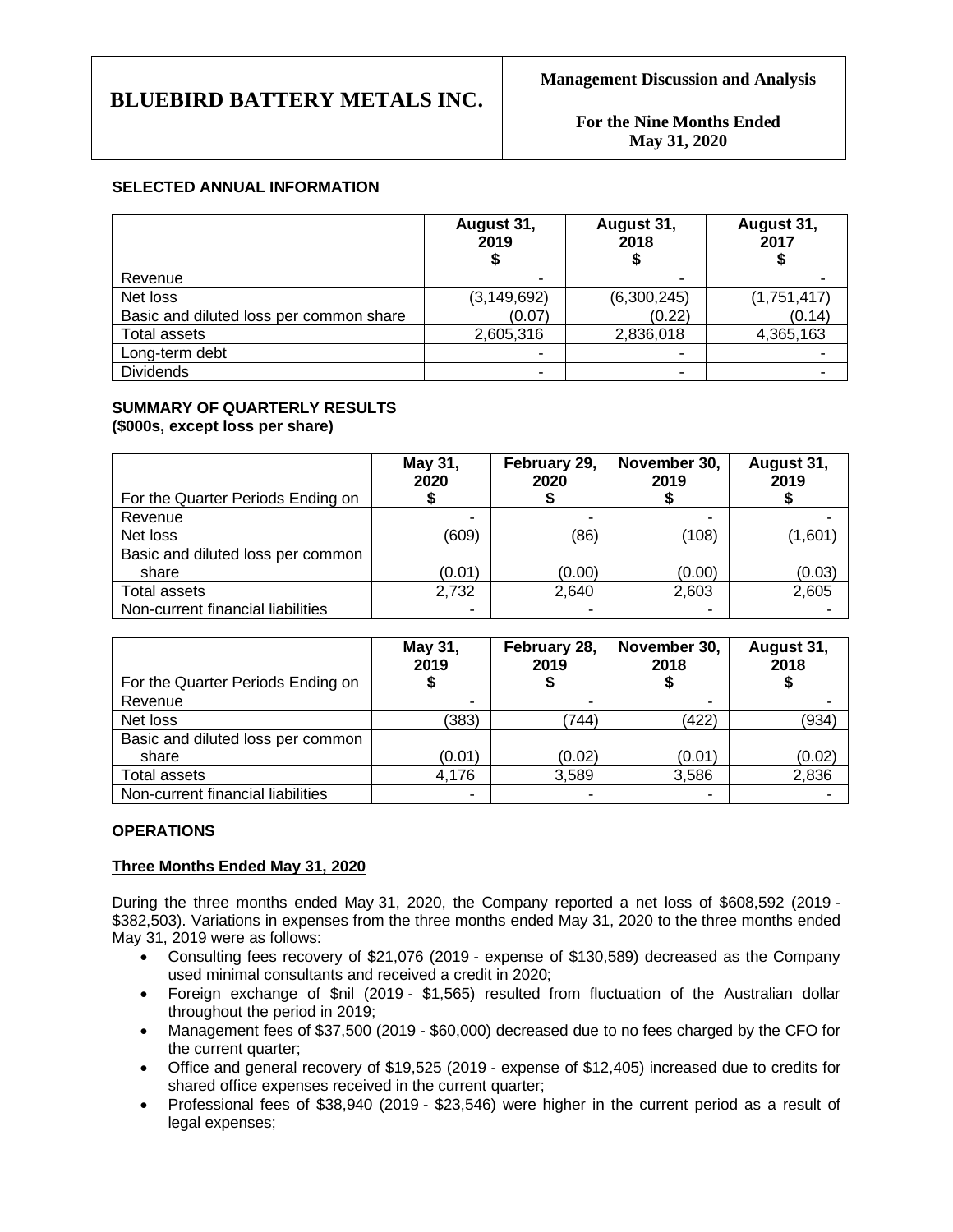**For the Nine Months Ended May 31, 2020**

- Rent of \$9,000 (2019 \$6,000) was higher as the Company had a month rent-free in 2019;
- Share-based payments of \$96,301 (2019 \$85,110) increased due to a larger number of options being granted in the current period, but at a lower fair value;
- Shareholder communications and investor relations of \$20,758 (2019 \$51,875) was the result of decreased promotional activity for the Company in the current period;
- Transfer agent and filing fees of \$1,256 (2019 \$4,268) decreased due to lower corporate activity compared to the comparative period; and
- Travel of \$247 (2019 \$7,145) decreased as a result of limited travel for the current period.

## **Nine Months Ended May 31, 2020**

During the nine months ended May 31, 2020, the Company reported a net loss of \$802,590 (2019 - \$1,548,012). Variations in expenses from the nine months ended May 31, 2020 to the nine months ended May 31, 2019 were as follows:

- Consulting fees of \$20,894 (2019 \$380,777) decreased as the Company reduced the use of consultants and received credits in the current period;
- Foreign exchange of \$nil (2019 \$17,015) resulted from fluctuation of the Australian dollar throughout the period in 2019;
- General exploration costs of \$6,105 (2019 \$nil) was due to claim costs required to be paid by the Company on the Ashburton Property, which was impaired at the end of fiscal 2019;
- Management fees of \$37,500 (2019 \$242,500) due to no CFO fees charged in fiscal 2020 and no CEO fees for the first two quarters of 2020;
- Office and general of \$12,136 (2019 \$35,133) decreased due to credits issued for shared office expenses in the current period;
- Professional fees of \$88,574 (2019 \$84,095) were comparable to the prior period;
- Rent of \$27,000 (2019 \$24,000) was higher as the Company had a month rent-free in 2019;
- Share-based payments of \$96,301 (2019 \$552,862) decreased due to a smaller number of options being granted in the current period at a lower fair value;
- Shareholder communications and investor relations of \$55,746 (2019 \$147,773) was the result of decreased promotional activity for the Company in the current period;
- Transfer agent and filing fees of \$11,745 (2019 \$17,043) decreased as a result of lower activity in the current period; and
- Travel of \$1,398 (2019 \$46,814) decreased as a result of limited travel for the current period.

# **LIQUIDITY AND CAPITAL RESOURCES**

The Company's cash at May 31, 2020 was \$32,859, compared to \$18,507 at August 31, 2019. The working capital deficit was \$868,402 (August 31, 2019 - \$946,524).

The Company has taken the following measures to address working capital concerns during the 2020 fiscal period and as of the date of this MD&A:

- On December 31, 2019, the Company closed a private placement and issued 1,490,909 common shares at a price of \$0.05 per share for gross proceeds of \$82,000.
- On March 18, 2020, the Company closed a private placement and issued 10,000,000 common shares at a price of \$0.05 per share for gross proceeds of \$500,000.
- On June 10, 2020, the Company announced a private placement of 16,666,667 units at \$0.15 per unit for gross proceeds of \$2,500,000. The placement has not closed as of the date of this MD&A.

The Company will need to raise additional financing in order to meet general working capital requirements for the 2020 and 2021 fiscal years, and to make option payments and continue exploration on its mineral properties.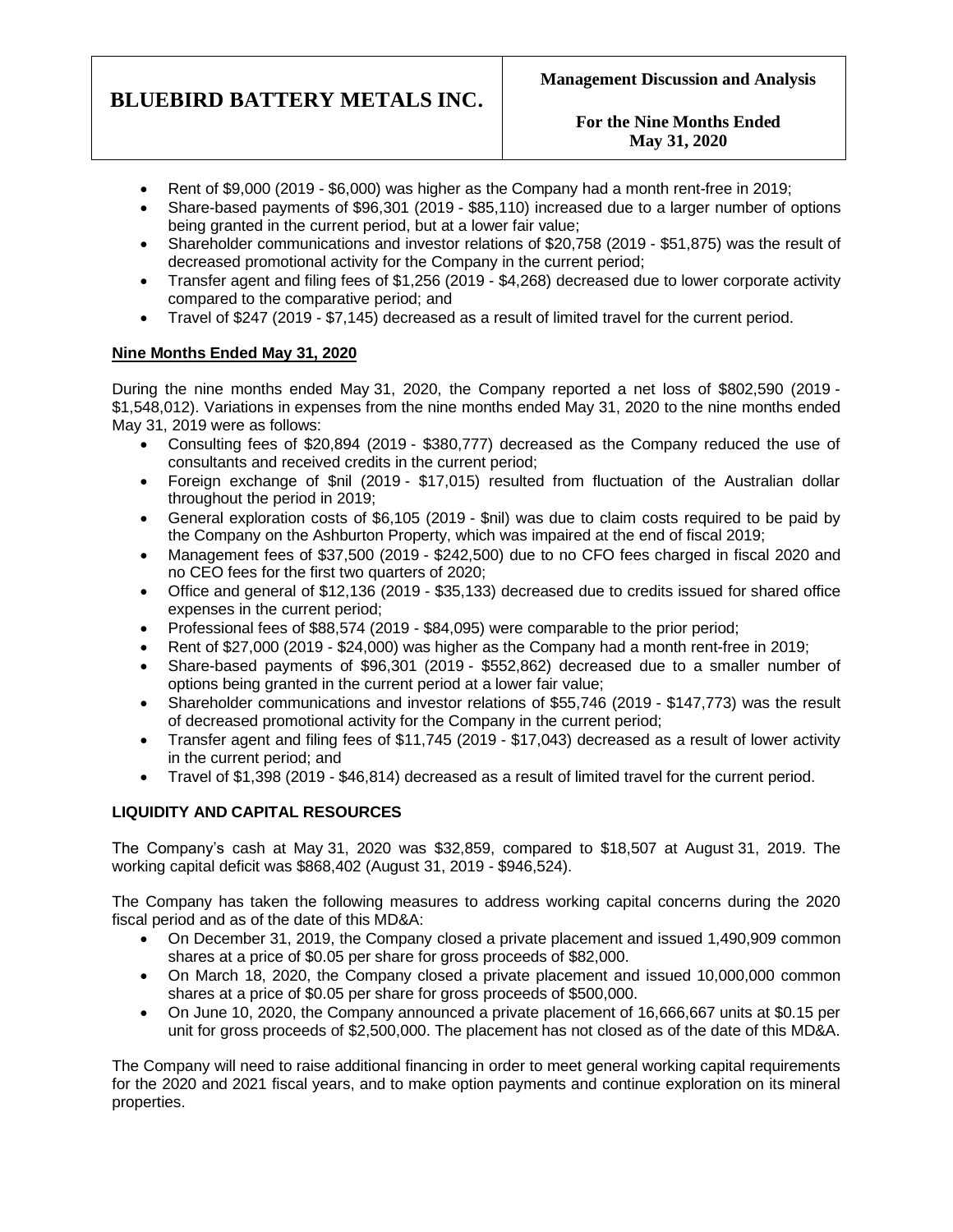### **SUBSEQUENT EVENTS**

Subsequent to May 31, 2020, 601,000 warrants were exercised for gross proceeds of \$42,070.

### **OFF-BALANCE SHEET ARRANGEMENTS**

The Company has not entered into any off-balance sheet arrangements.

### **TRANSACTIONS WITH RELATED PARTIES**

These amounts of key management compensation are included in the amounts shown on the condensed consolidated interim statements of comprehensive loss:

|                      | <b>Nine Months</b><br>Ended May 31,<br>2020 | <b>Nine Months</b><br>Ended May 31,<br>2019 |         |  |
|----------------------|---------------------------------------------|---------------------------------------------|---------|--|
| Consulting fees      | \$<br>۰                                     | \$                                          | 82,617  |  |
| Geological           | \$<br>۰                                     | S                                           | 10,125  |  |
| Management fees      | \$<br>37,500                                | \$                                          | 242,500 |  |
| Share-based payments | \$<br>68,213                                | \$                                          | 282,495 |  |

Key management includes directors and officers of the Company, including the Chief Executive Officer, President and Chief Financial Officer.

During the nine months ended May 31, 2020, the Company also paid or accrued:

- \$27,000 (2019 \$24,000) in rent to companies with common officers;
- \$1,891 (2019 \$nil) to a private company for a director's services;
- \$nil (2019 \$63,000) in consulting fees to a private company controlled by a former officer; and
- \$nil (2019 \$27,000) in office expenses to a private company controlled by a former officer.

As at May 31, 2020, included in accounts payable and accrued liabilities is \$202,272 (August 31, 2019 - \$179,767) due to directors and officers of the Company, \$94,500 (August 31, 2019 - \$96,886) due to a company controlled by a former officer, \$22,050 (August 31, 2019 - \$15,750) due to a company with common officers and directors, and \$nil (August 31, 2019 - \$22,000) due to a former officer.

As at May 31, 2020, included in loans payable is \$125,000 (August 31, 2019 - \$125,000) due to a private company controlled by a former officer. The amounts are non-interest-bearing and without specific terms of repayment.

## **COMMITMENTS**

The Company is obligated to make certain payments and issue shares in connection with the acquisition of its exploration and evaluation assets.

### **SIGNIFICANT ACCOUNTING POLICIES**

The Company adopted IFRS 16 *Leases* effective September 1, 2019. Refer to Note 4 – Significant Accounting Policies in the Company's condensed consolidated interim financial statements for the nine months ended May 31, 2020 for further details.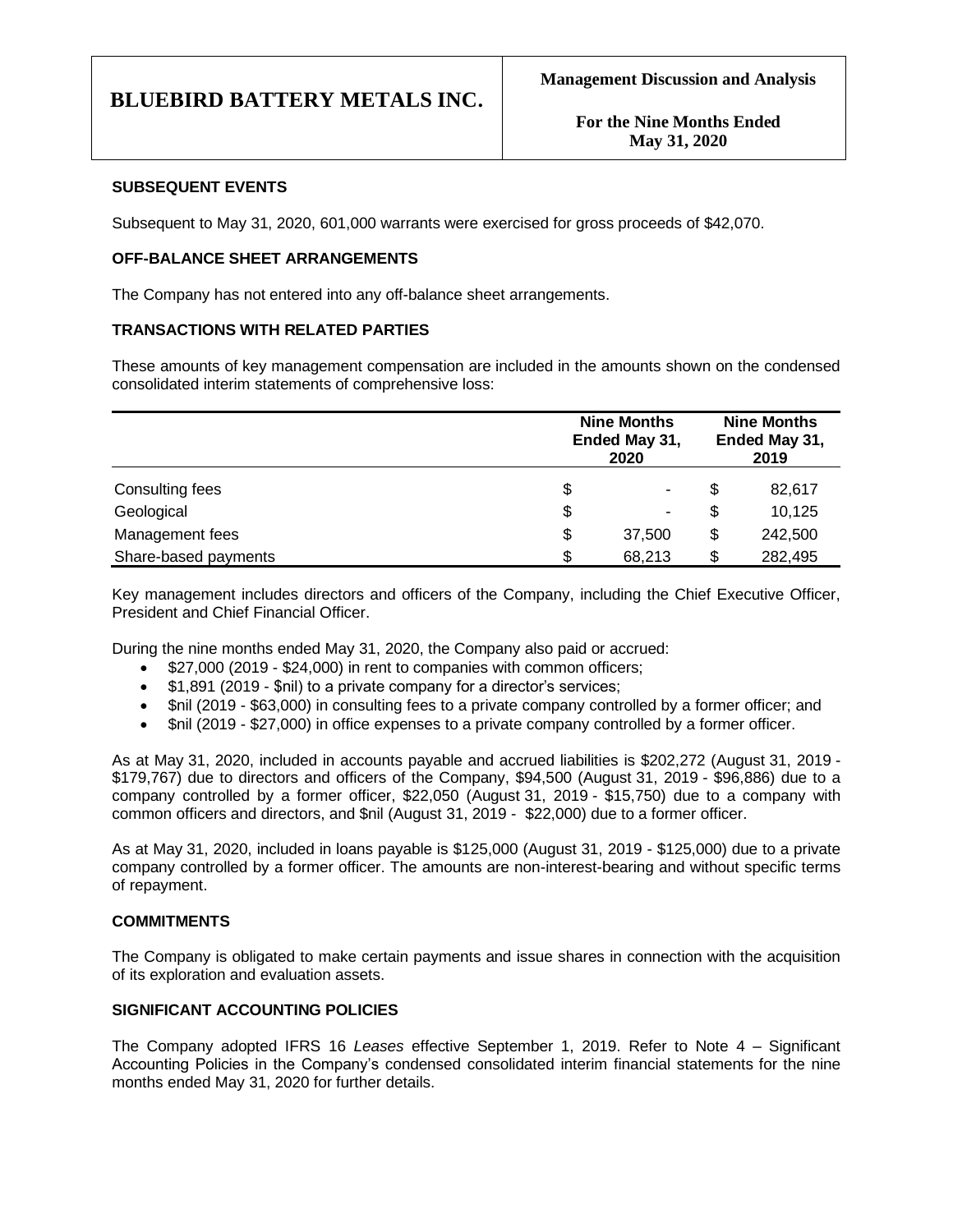**For the Nine Months Ended May 31, 2020**

### **NEW ACCOUNTING STANDARDS ISSUED BUT NOT YET EFFECTIVE**

Certain new standards, interpretations and amendments to existing standards have been issued by the IASB or the International Financial Reporting Interpretations Committee that are mandatory for accounting periods noted below. Some updates that are not applicable or are not consequential to the Company may have been excluded from the list below.

### **IFRS 3** *Business Combinations*

IFRS 3 has been amended to revise the definition of a business to include an input and a substantive process that together significantly contribute to the ability to create outputs. The amendment to IFRS 3 is effective for years beginning on or after January 1, 2020. The amendment to IFRS 3 is expected to have no impact for the Company.

### **IAS 1** *Presentation of Financial Statements* **and IAS 8** *Accounting Policies, Changes in Accounting Estimates and Errors*

IAS 1 and IAS 8 have been amended to use a consistent definition of materiality throughout IFRS and the Conceptual Framework for Financial Reporting; clarify the explanation of the definition of material; and incorporate guidance in IAS 1 regarding immaterial information. The amendments to IAS 1 and IAS 8 are effective for years beginning on or after January 1, 2020. These amendments are expected to have no impact for the Company.

### **CRITICAL ACCOUNTING POLICIES**

### **Critical judgments in applying accounting policies**

Information about critical judgments in applying accounting policies that have the most significant risk of causing material adjustment to the carrying amounts of assets and liabilities recognized in the condensed consolidated interim financial statements within the next financial year are discussed below.

### Impairment of exploration and evaluation assets

The application of the Company's accounting policy for exploration and evaluation expenditures and impairment of the capitalized expenditures requires judgment in determining whether it is likely that future economic benefits will flow to the Company, which may be based on assumptions about future events or circumstances. Estimates and assumptions made may change if new information becomes available. If, after an expenditure is capitalized, information becomes available suggesting that the recovery of expenditure is unlikely, the amount capitalized is written off in profit or loss in the year the new information becomes available.

### Title to mineral property interests

Although the Company has taken steps to verify title to mineral properties in which it has an interest, these procedures do not guarantee the Company's title. Such properties may be subject to prior agreements or transfers and title may be affected by undetected defects.

#### Income taxes

Significant judgment is required in determining the provision for income taxes. There are many transactions and calculations undertaken during the ordinary course of business for which the ultimate tax determination is uncertain. The Company recognizes liabilities and contingencies for anticipated tax audit issues based on the Company's current understanding of the tax law. For matters where it is probable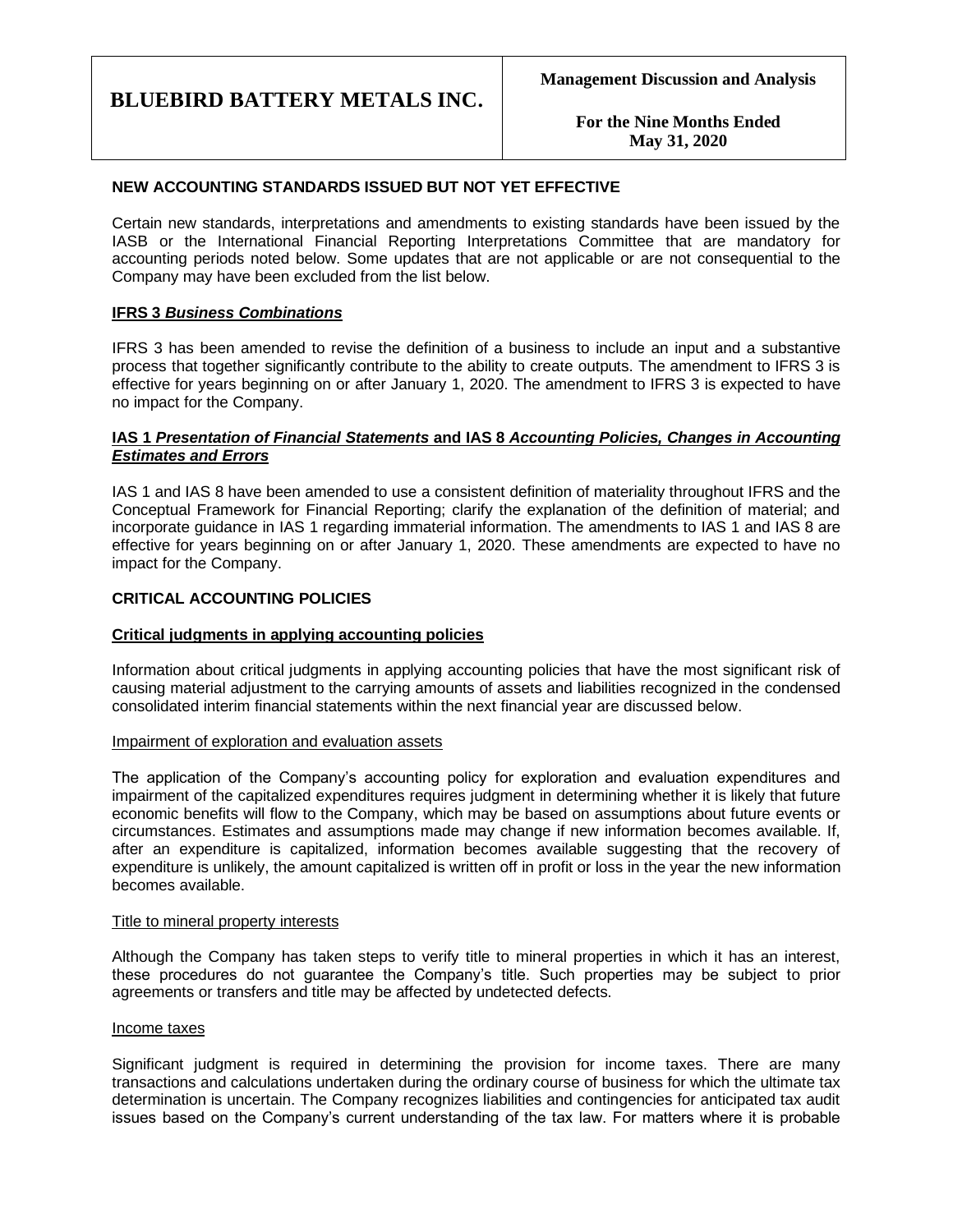**For the Nine Months Ended May 31, 2020**

that an adjustment will be made, the Company records its best estimate of the tax liability, including the related interest and penalties in the current tax provision. Management believes they have adequately provided for the probable outcome of these matters; however, the final outcome may result in a materially different outcome than the amount included in the tax liabilities.

In addition, the Company recognizes deferred tax assets relating to tax losses carried forward to the extent that it is probable that taxable profit will be available against which a deductible temporary difference can be utilized. This is deemed to be the case when there are sufficient taxable temporary differences relating to the same taxation authority and the same taxable entity that are expected to reverse in the same year as the expected reversal of the deductible temporary difference, or in years into which a tax loss arising from the deferred tax asset can be carried back or forward. However, utilization of the tax losses also depends on the ability of the taxable entity to satisfy certain tests at the time the losses are recouped.

#### Going concern risk assessment

The Company's ability to continue its operations and to realize assets at their carrying values is dependent upon its ability to fund its existing acquisition and exploration commitments on its exploration and evaluation assets when they come due, which would cease to exist if the Company decides to terminate its commitments, and to cover its operating costs. The Company may be able to generate working capital to fund its operations by the sale of its exploration and evaluation assets or raising additional capital through equity markets. However, there is no assurance it will be able to raise funds in the future. The condensed consolidated interim financial statements do not give effect to any adjustments required to realize its assets and discharge its liabilities in other than the normal course of business and at amounts different from those reflected in the condensed consolidated interim financial statements.

### **Key sources of estimation uncertainty**

The following are key assumptions concerning the future and other key sources of estimation uncertainty that have a significant risk of resulting in material adjustments to the condensed consolidated interim financial statements.

### Decommissioning liabilities

Rehabilitation provisions have been created based on the Company's internal estimates. Assumptions, based on the current economic environment, have been made, which management believes are a reasonable basis upon which to estimate the future liability. These estimates take into account any material changes to the assumptions that occur when reviewed regularly by management. Estimates are reviewed annually and are based on current regulatory requirements. Significant changes in estimates of contamination, restoration standards and techniques will result in changes to provisions from year to year. Actual rehabilitation costs will ultimately depend on future market prices for the rehabilitation costs that will reflect the market condition at the time the rehabilitation costs are actually incurred.

The final cost of the currently recognized rehabilitation provisions may be higher or lower than currently provided for. As at May 31, 2020, the Company has no known rehabilitation requirements, and accordingly, no provision has been made.

#### Fair value of stock options granted

The Company uses the Black-Scholes option pricing model to value the stock options granted during the year. The Black-Scholes model was developed for use in estimating the fair value of traded options that have no vesting restrictions and are fully transferable. The model requires management to make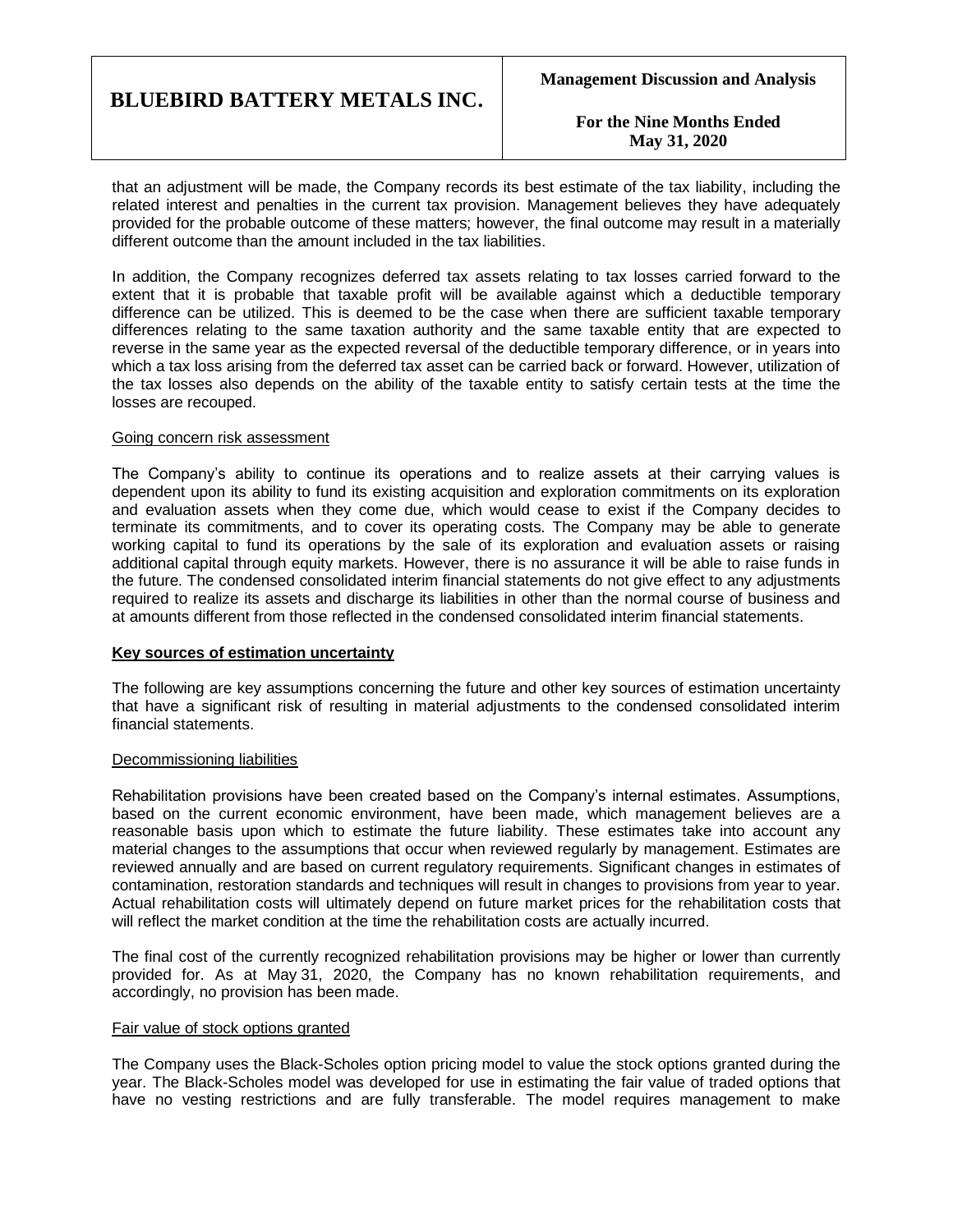**For the Nine Months Ended May 31, 2020**

estimates that are subjective and may not be representative of actual results. Changes in assumptions can materially affect estimates of fair values.

### **FINANCIAL INSTRUMENTS AND OTHER INSTRUMENTS**

The Company's financial instruments include cash, amounts receivable, accounts payable and loans payable. Cash is classified as fair value through profit or loss. Amounts receivable is classified as measured at amortized cost. Accounts payable and loans payable are classified as measured at amortized cost. The carrying values of these instruments approximate their fair values due to the relatively short periods to maturity.

### **Financial risk management objectives and policies**

The risks associated with these financial instruments and the policies on how to mitigate these risks are set out below. Management manages and monitors these exposures to ensure appropriate measures are implemented in a timely and effective manner.

### Credit risk

Credit risk is the risk of an unexpected loss if a customer or third party to a financial instrument fails to meet its contractual obligations. The financial instrument that potentially subjects the Company to concentrations of credit risk consists principally of cash. To minimize the credit risk on cash, the Company places its cash with a major Canadian financial institution.

### Liquidity risk

The Company manages liquidity risk by maintaining a balance between continuity of funding and flexibility through the use of borrowings. Management closely monitors the liquidity position and expects to have adequate sources of funding to finance the Company's projects and operations. As at May 31, 2020, the Company had cash of \$32,859 (August 31, 2019 - \$18,507) to settle accounts payable and accrued liabilities of \$730,700 (August 31, 2019 - \$856,008) and loans payable of \$187,300 (August 31, 2019 - \$125,000). The Company will be required to obtain additional financing to satisfy its liabilities. All of the liabilities presented as accounts payable are due within 30 days of the reporting date.

### Market risk

Market risk is the risk that changes in market prices, such as foreign exchange rates and interest rates, will affect the Company's income or the value of its holdings of financial instruments. The objective of market risk management is to manage and control market risk exposures within acceptable parameters, while optimizing the return on capital.

- *i) Currency risk –* Currency risk is the risk that the fair value or future cash flows will fluctuate as a result of changes in foreign exchange rates. The Company has operations in Canada and Australia and incurs operating and exploration expenditures in both currencies. The fluctuation of the Canadian dollar in relation to the Australian dollar will have an impact upon the results of the Company. A fluctuation in the exchange rates between the Canadian and Australian dollars of 10% would result in a change to the Company's cash of \$100 and accounts payable and accrued liabilities of \$900. The Company does not use any techniques to mitigate currency risk.
- *ii) Interest rate risk –* The Company is exposed to interest rate risk on the variable rate of interest earned on bank deposits. The fair value interest rate risk on bank deposits is insignificant, as the deposits are short-term. The Company has not entered into any derivative instruments to manage interest rate fluctuations. The Company has no interest-bearing financial liabilities.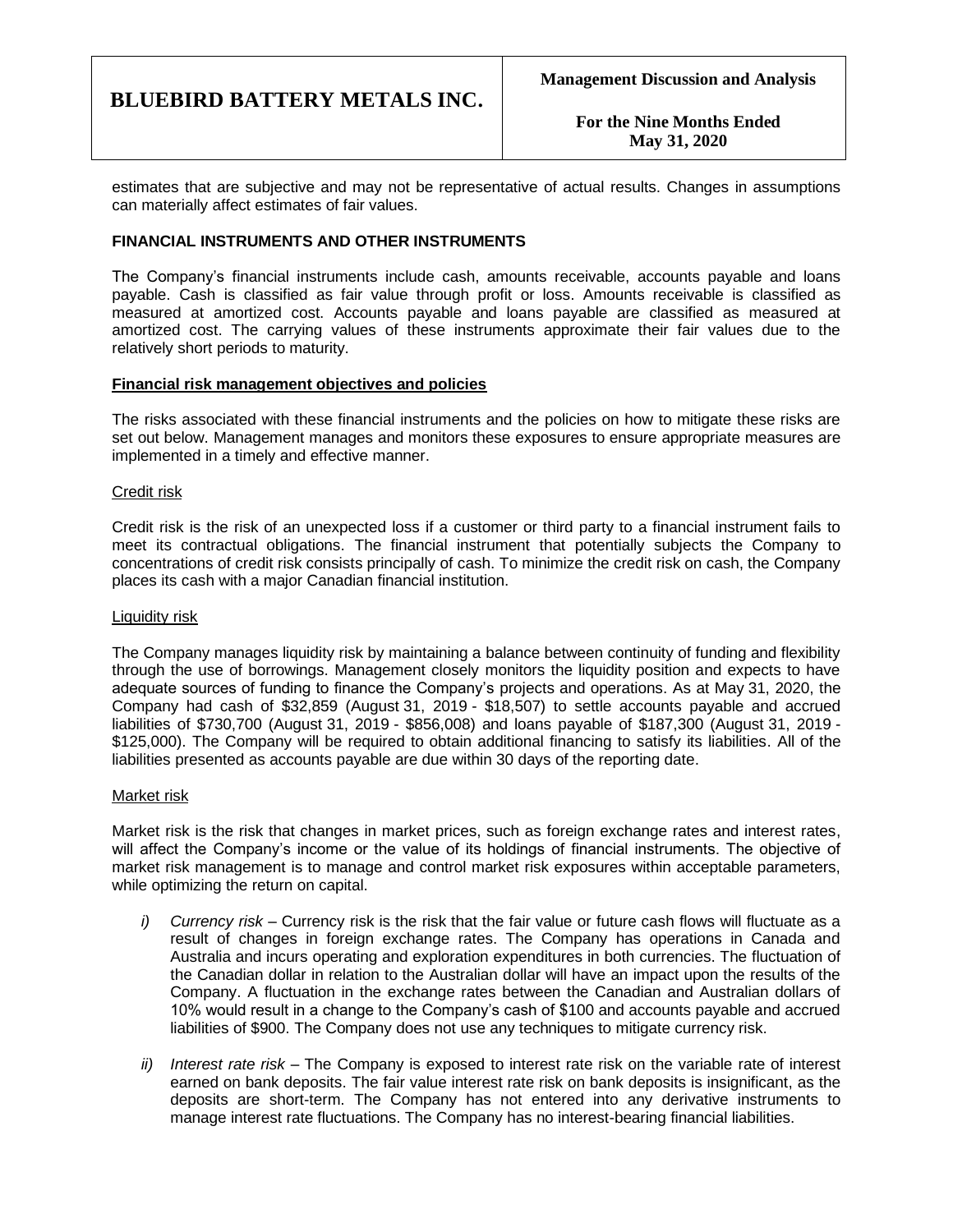*iii) Other price risk –* Other price risk is the risk that the fair value or future cash flows of a financial instrument will fluctuate due to changes in market prices, other than those arising from interest rate risk. The Company does not have significant exposure to this risk.

## **SHARE CAPITAL**

As at July 28, 2020, the Company had the following securities issued and outstanding:

|                      | <b>July 28,</b><br>2020 | May 31,<br>2020 | August 31,<br>2019 |
|----------------------|-------------------------|-----------------|--------------------|
| Common shares        | 67,065,288              | 66,464,288      | 50,598,379         |
| Warrants             | 1,066,946               | 1,667,946       | 10,137,335         |
| Stock options        | 5,485,000               | 5,485,000       | 4,985,000          |
| Fully diluted shares | 73,617,234              | 73,617,234      | 65,720,714         |

### **RISKS**

The Company, and the securities of the Company, should be considered a highly speculative investment. The following risk factors should be given special consideration when evaluating an investment in any of the Company's securities.

There are a number of outstanding securities and agreements pursuant to which common shares of the Company may be issued in the future. This will result in further dilution to the Company's shareholders.

The Company has a very limited history of operations, is in the early stage of development and has received no revenues other than insignificant interest revenues following its transition to a mineral exploration and development company. As such, the Company is subject to many risks common to such enterprises. There can be no assurance that the Company will be able to obtain adequate financing in the future or, if available, that the terms of such financing will be favourable. The Company does not anticipate paying any dividends in the near future.

Although the Company has taken steps to verify the title to mineral properties in which it has acquired an interest, no assurance whatsoever can be given that the Company's interests may not be challenged by third parties. If challenged, and if the challenge is sustained, it will have an adverse effect on the business of the Company. Title to mineral properties may be subject to unregistered prior agreements or transfers and may also be affected by undetected defects or the rights of indigenous peoples.

Environmental legislation is becoming increasingly stringent and costs and expenses of regulatory compliance are increasing. The impact of new and future environmental legislation on the Company's operations may cause additional expenses and restrictions. If the restrictions adversely affect the scope of exploration and development on the mineral properties, the potential for production on the properties may be diminished or negated.

The exploration of mineral properties involves significant risks, which even experience, knowledge and careful evaluation may not be able to avoid. The price of metals has fluctuated widely, particularly in recent years, as it is affected by numerous factors that are beyond the Company's control, including international economic and political trends, expectations of inflation or deflation, currency exchange fluctuations, interest rate fluctuations, global or regional consumptive patterns, speculative activities and increased production due to new extraction methods. The effect of these factors on the price of metals, and therefore, the economic viability of the Company's interests in the mineral properties cannot be accurately predicted. Furthermore, changing conditions in the financial markets and Canadian income tax legislation may have a direct impact on the Company's ability to raise funds for exploration expenditures.